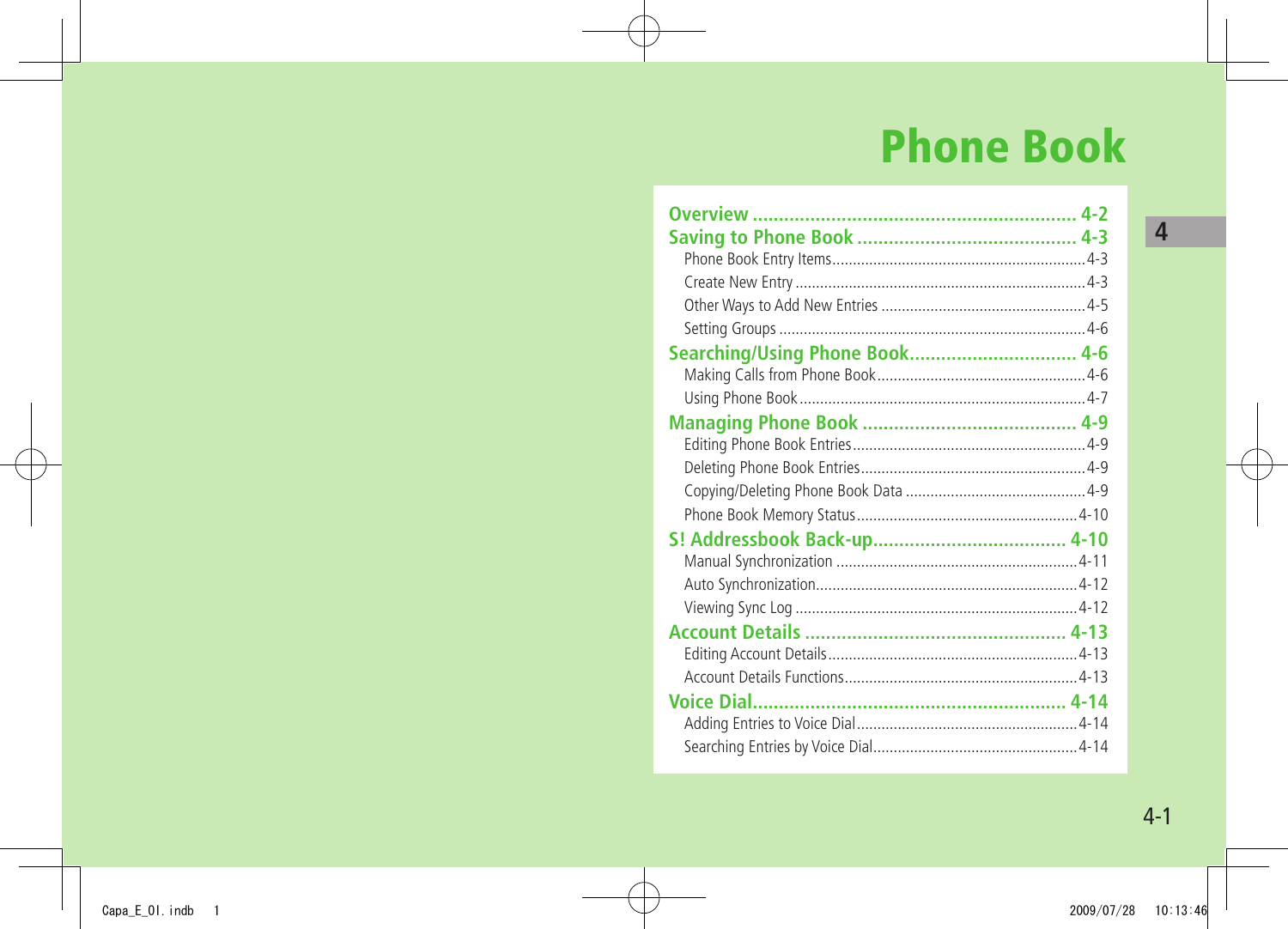# <span id="page-1-0"></span>**Overview**

**Save frequently used phone numbers and mail addresses to Phone Book.**



#### **Note**

#### ● **Back-up Important Information**

Keep a separate copy of Phone Book entry information. When battery is exhausted or removed for extended periods, entries may be lost. Handset damage may also affect data recovery. SoftBank is not liable for damages from lost/altered entries.

### **Tip**

●Phone Book Memory Status (全P.4-10) ●Backing up to microSD Card (子P.9-19)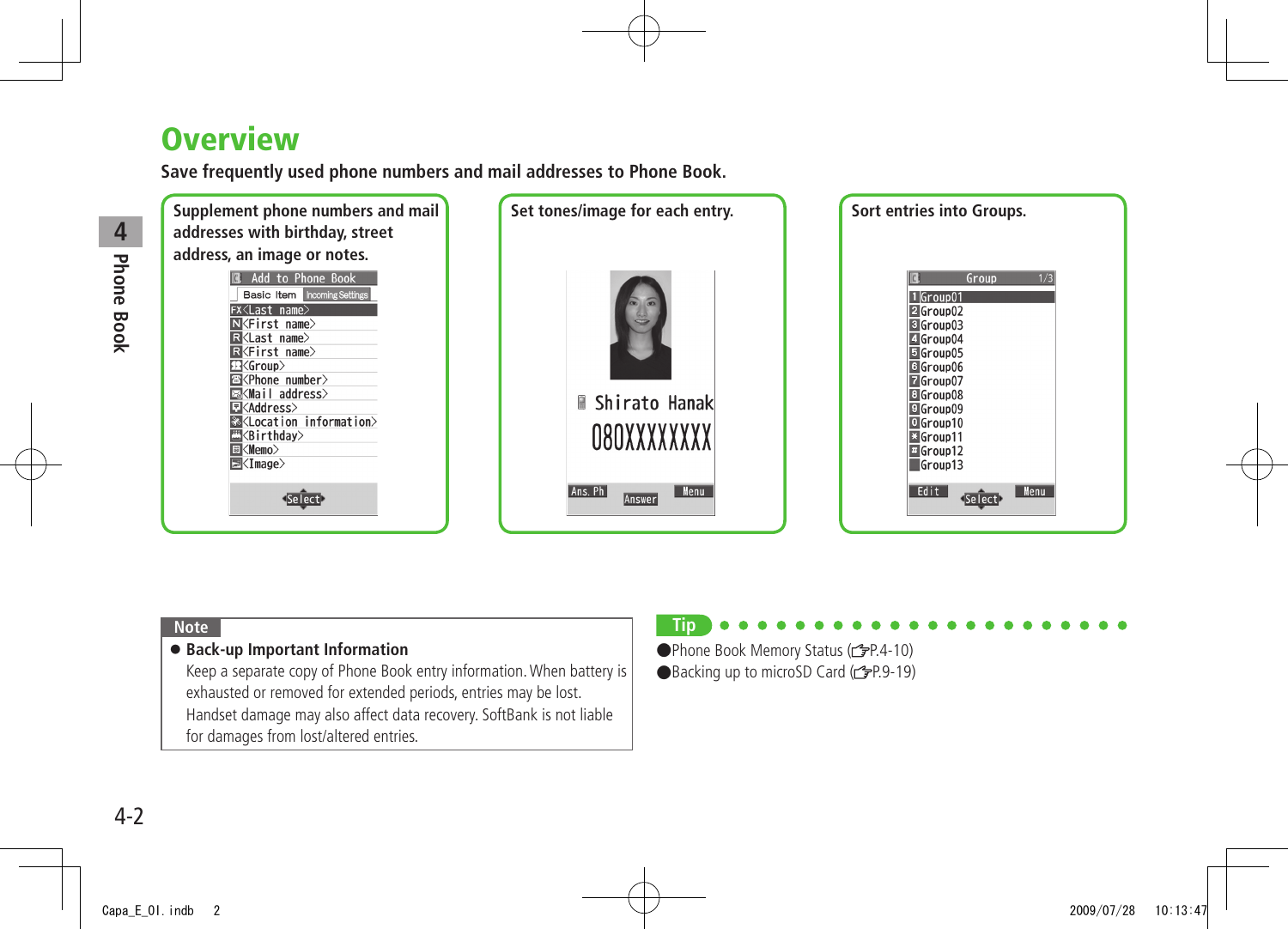# **Phone Book Hone Book**

# <span id="page-2-0"></span>**Saving to Phone Book**

### **Phone Book Entry Items**

#### **Save up to 1000 entries in Phone Book. Save phone numbers or mail addresses etc. in USIM Card Phone Book.**

● Up to 50 entries can be saved to USIM Card Phone Book.

|                   | <b>Phone Book Entry Items</b> | 931P        | <b>USIM Card</b> |
|-------------------|-------------------------------|-------------|------------------|
|                   | Name (Reading)                |             |                  |
| <b>Basic item</b> | Group                         | 19          | 10               |
|                   | Phone number                  | 4           | 2                |
|                   | Mail address                  | 3           | 1                |
|                   | Address                       |             |                  |
|                   | Location information          |             |                  |
|                   | Birthday                      |             |                  |
|                   | Memo                          |             |                  |
|                   | Image                         | 100         |                  |
|                   | Memory number                 | $000 - 999$ |                  |
|                   | Ringtone                      |             |                  |
|                   | Vibrator                      |             |                  |
| Incoming Settings | Notification Light            |             |                  |
|                   | Screen                        |             |                  |
|                   | Msg Ringtone                  |             |                  |
|                   | Msg Vibrator                  |             |                  |
|                   | Msg Notif. Light              |             |                  |
|                   | Answer message                |             |                  |

○: Can be saved ̶: Cannot be saved

● Phone Book entries in USIM Card can also be used in another SoftBank handset.

# **Create New Entry**

### **Save new entries to 931P or USIM Card Phone Book.**

- When saving to USIM Card Phone Book, set **Save Settings** to **USIM** or Ask Every Time beforehand (**FP.18-11**).
- **1** Press and hold  $\Omega$
- 2 Enter Last name → Enter First name
	- For 931P Phone Book, **o** to switch Basic item and Incoming Settings tabs.

| Add to Phone Book                                 |
|---------------------------------------------------|
| <b>Basic Item Incoming Settings</b>               |
| <b>ExAoki</b>                                     |
| <b>NTaro</b>                                      |
| RAoki                                             |
| $R$ Taro                                          |
| ⊡≺Group>                                          |
| ⊠ <phone number=""></phone>                       |
| ⊠ <mail address=""></mail>                        |
| ⊡≮Address>                                        |
| <b>&amp;</b> <location information=""></location> |
| <b>N</b> <birthday></birthday>                    |
| 国 <memo></memo>                                   |
| 国 <image/>                                        |
|                                                   |
| Finish                                            |

**931P Phone Book**

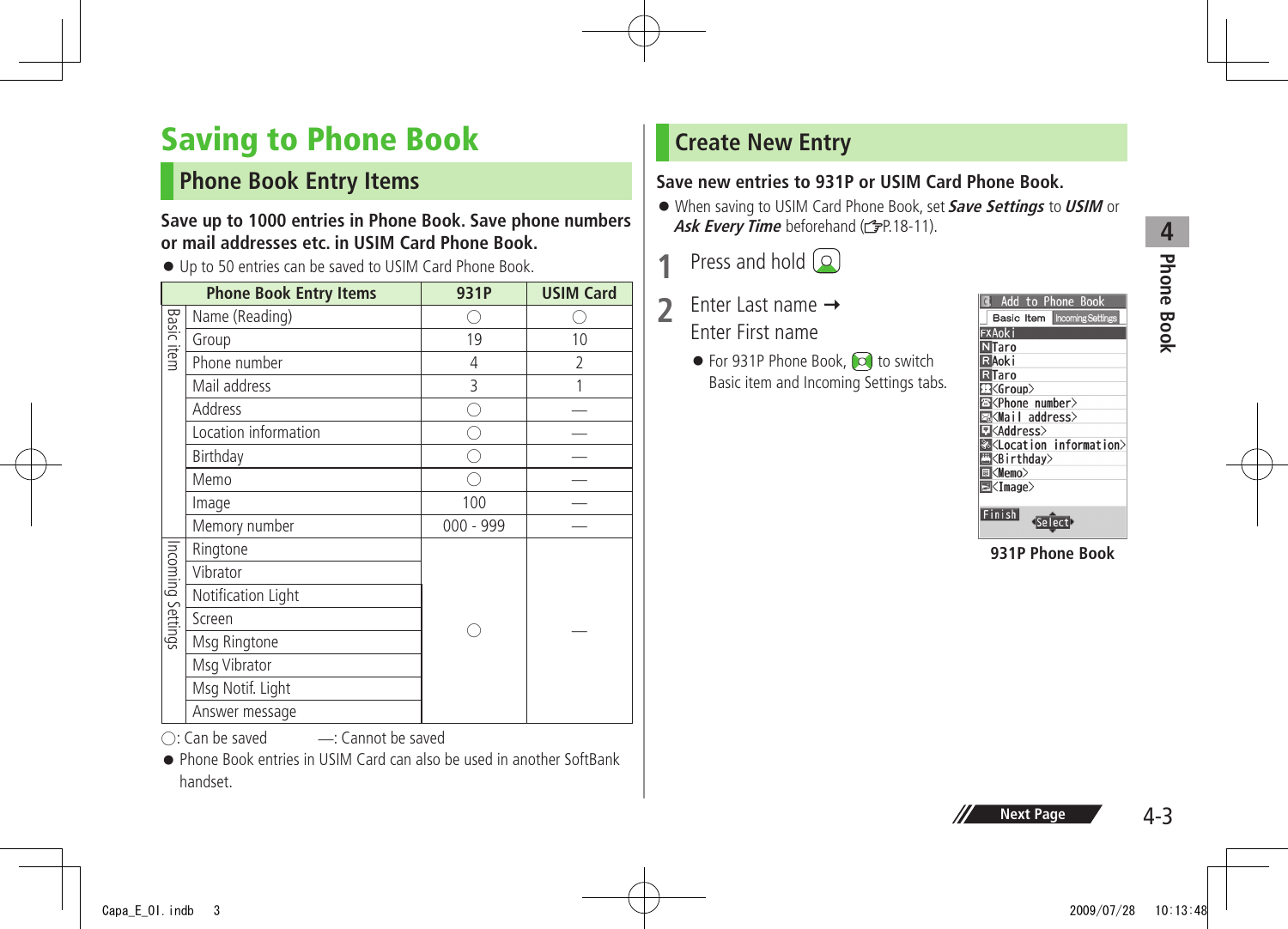# **3** Select an item (See below)

| <b>Item</b>                    | <b>Operation/Description</b>                                                                                                                                                                                                                                                                       |
|--------------------------------|----------------------------------------------------------------------------------------------------------------------------------------------------------------------------------------------------------------------------------------------------------------------------------------------------|
| Name<br>(First/Last)           | Save first and last names separately. For USIM Card, enter<br>both names together<br>$\blacktriangleright$ Fnter name                                                                                                                                                                              |
| <b>Reading</b><br>(First/Last) | Save first and last name readings separately. For USIM<br>Card, enter both readings together<br>$\blacktriangleright$ Enter reading                                                                                                                                                                |
| Group                          | $>$ Select a group                                                                                                                                                                                                                                                                                 |
| Phone<br>number                | Senter phone number ( $\rightarrow$ For 931P, select an icon)                                                                                                                                                                                                                                      |
| <b>Mail address</b>            | $\triangleright$ Enter mail address ( $\rightarrow$ For 931P, select an icon)<br>• Save only phone number if mail address is "phone<br>number@softbank.ne.jp".                                                                                                                                     |
| <b>Address</b>                 | $\triangleright$ Enter zip code $\rightarrow$ Enter address                                                                                                                                                                                                                                        |
| Location<br>information        | Identify handset location and save information. Also, save<br>location record selected from location logs<br>$\geq$ Select an item                                                                                                                                                                 |
|                                | · By position loc. → YES → Check information →<br>$\bullet$ [Set]<br>(To show information while positioning: When [Use]<br>appears at lower right of display, press $\mathbf{F}$ [OK]. To<br>retry positioning: ( $\infty$ ) [Retry])<br>· From loc. history → Select a location record to<br>save |
| <b>Birthday</b>                | > Enter birthday                                                                                                                                                                                                                                                                                   |
| <b>Memo</b>                    | $\geq$ Enter memo                                                                                                                                                                                                                                                                                  |
|                                |                                                                                                                                                                                                                                                                                                    |

| <b>Item</b>                       | <b>Operation/Description</b>                                                         |
|-----------------------------------|--------------------------------------------------------------------------------------|
| Image                             | Save a still image to appear for incoming calls                                      |
|                                   | $\geq$ Select an item                                                                |
|                                   | · Select image → Select a folder → Select a file                                     |
|                                   | $\cdot$ Shoot image $\rightarrow$ Frame subject $\rightarrow$                        |
|                                   |                                                                                      |
|                                   | Saved still image appears for an incoming call only when                             |
|                                   | Phone Book Image (SP.18-7) is ON. If there is an                                     |
|                                   | image saved for <i>Screen</i> , the image preferentially appears.                    |
| <b>Memory</b>                     | > Enter memory number                                                                |
| number                            |                                                                                      |
| <b>Ring tone</b>                  | > Ring Tones $\rightarrow$ Select a type $\rightarrow$ Select a folder $\rightarrow$ |
|                                   | Select a ringtone                                                                    |
| <b>Vibrator</b>                   | Select vibrator -> Select a pattern                                                  |
| <b>Notification</b>               | $\triangleright$ Select illumination $\rightarrow$ Select a pattern                  |
| Light                             |                                                                                      |
| Screen*                           | > SEL picture → Select a screen type → Select a folder                               |
|                                   | → Select an image                                                                    |
|                                   | • Still image saved for <b>Screen</b> appears for an incoming                        |
|                                   | call whether <i>Phone Book Image</i> is ON or OFF.                                   |
|                                   | Phone Book Image setting applies only when still                                     |
|                                   | image is saved for <b>Image</b> .                                                    |
| <b>Msg Ringtone</b>               | > Ring Tones $\rightarrow$ Select a type $\rightarrow$ Select a folder $\rightarrow$ |
|                                   | Select a ringtone                                                                    |
| <b>Msg Vibrator</b>               | Select vibrator  ightare Select a pattern                                            |
| Msg Notif.                        | $\triangleright$ Select illumination $\rightarrow$ Select a pattern                  |
| Light                             |                                                                                      |
| <b>Answer</b>                     | > Select answer message → Select a message                                           |
| message                           |                                                                                      |
| $*$ To consoli Colore DIC with $$ |                                                                                      |

\* To cancel: Select **RLS picture**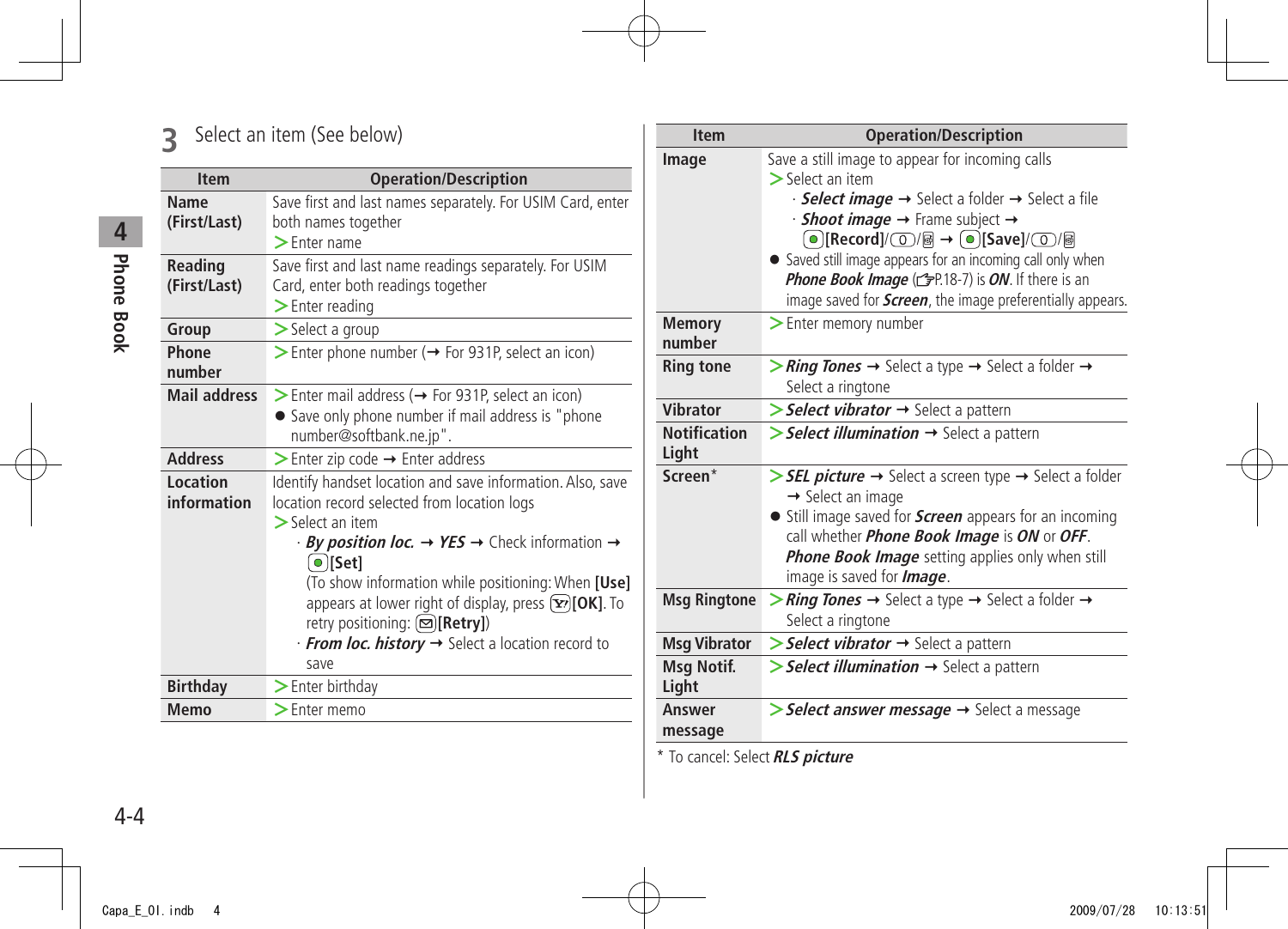# **Phone Book 4** Phone Book

# <span id="page-4-0"></span>**4 [Finish]**

### **Other Ways to Add New Entries**

**Save currently displayed phone numbers, mail addresses, still images or location information to Phone Book. Example: Saving Numbers from Incoming Call Logs**

 $\left[\bigcirc\right]$   $\rightarrow$  Highlight a record  $\rightarrow$   $\left[\bigcirc\right]$  [Menu]  $\rightarrow$ **Add to Phone Book**

### **2 New Entry**

 $New \rightarrow$  Enter details ( $\mathcal{F}$ From Step 3 on P.4-4)

### **Add to Existing Entry**

 $Add \rightarrow$  Select entry  $\rightarrow$  Enter other details  $(\mathcal{F}$ Step 3 on P.4-4)

● When saving to USIM Card, **Overwrite** appears instead of **Add**.

**33** When complete,  $[\infty]$  **[Finish]**  $\rightarrow$  **YES** 

#### **Note**

- Press **[Menu]** from a function. If **Add to Phone Book** appears, the information is savable to Phone Book. From a text message window, select **Add Address** to save entries; from still image list/still image, select **Set display Phone Book** to save entries.
- When adding still images or location information, entries are saved to handset regardless of Save Settings.
- When saving new entries in Secret Mode or Secret Data Only, entries are saved to handset regardless of Save Settings.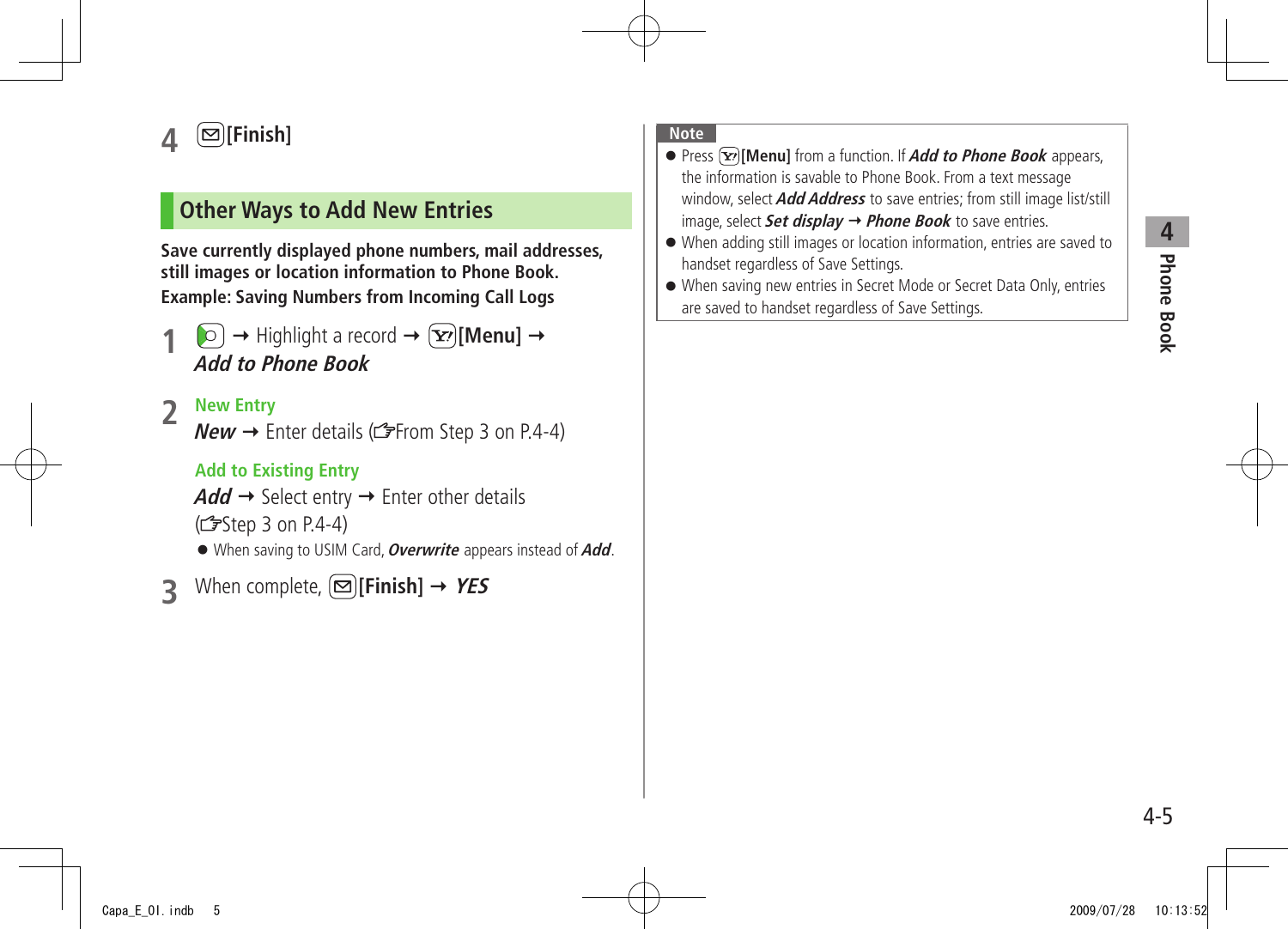## <span id="page-5-0"></span>**Setting Groups**

**Sort entries by Group. Custom set ringtones/vibrators/ notifications per group.**

#### **Main Menu ▶ Phone Book ▶ Group**

- 圖 appears for USIM Card Group.
- $\text{Highlight a group} \rightarrow \text{[}$  **[Edit]**  $\rightarrow$  Select an item  $\rightarrow$ Set item
	- $\bullet$  Enter group name for " $\bigcap$  Group name."
	- $\bullet$  For other item operations:  $\sim$   $\neq$  P.4-4 Custom settings unavailable for USIM Card Groups.
- **2** When complete, **[Finish]**

### ■ **Check Settings**

- $>$  Select a group entry, or  $\boxed{\mathbf{x}}$  [Menu]  $\rightarrow$  *Check setting*
- Settings cannot be checked in USIM Card Group Phone Book.

### ■ **Reset Group Setting**

 $\triangleright$  Highlight a group  $\rightarrow$   $\boxed{\mathbf{x}}$  [Menu]  $\rightarrow$  *Reset group*  $\rightarrow$  *YES* 

# **Searching/Using Phone Book**

### **Making Calls from Phone Book**

**<Default> A-KA-SA-TA-NA**



**1**

- **2** Search Phone Book (See below)
	- $\bullet$  To change search method:  $(\overline{p_1 p_2 q_3}) \rightarrow$  Select a search method (See below)

| <b>Search Method</b>   | <b>Operation/Description</b>                             |
|------------------------|----------------------------------------------------------|
| A-KA-SA-TA-            | Search entries by katakana syllabary. Names saved in     |
| <b>NA</b>              | Roman characters are saved under the 英 tab.              |
| <b>Reading</b>         | $\triangleright$ Enter partial reading $\rightarrow$ [O] |
| Group                  | $\triangleright$ Select a group                          |
| <b>Memory</b>          | Enter memory (entry) number to search for an entry       |
| Number*                | > Enter a memory number                                  |
| Name                   | > Enter partial name $\rightarrow$ [o]                   |
| Phone                  | Senter partial phone number $\rightarrow$ [0]            |
| <b>Number</b>          |                                                          |
| <b>Mail Address</b>    | Senter partial mail address $\rightarrow$ ( $\bullet$ )  |
| 2-touch Dial*          | Show entries with memory (entry) numbers 000 - 009       |
| * 931P Phone Book only |                                                          |

**3** Select an entry

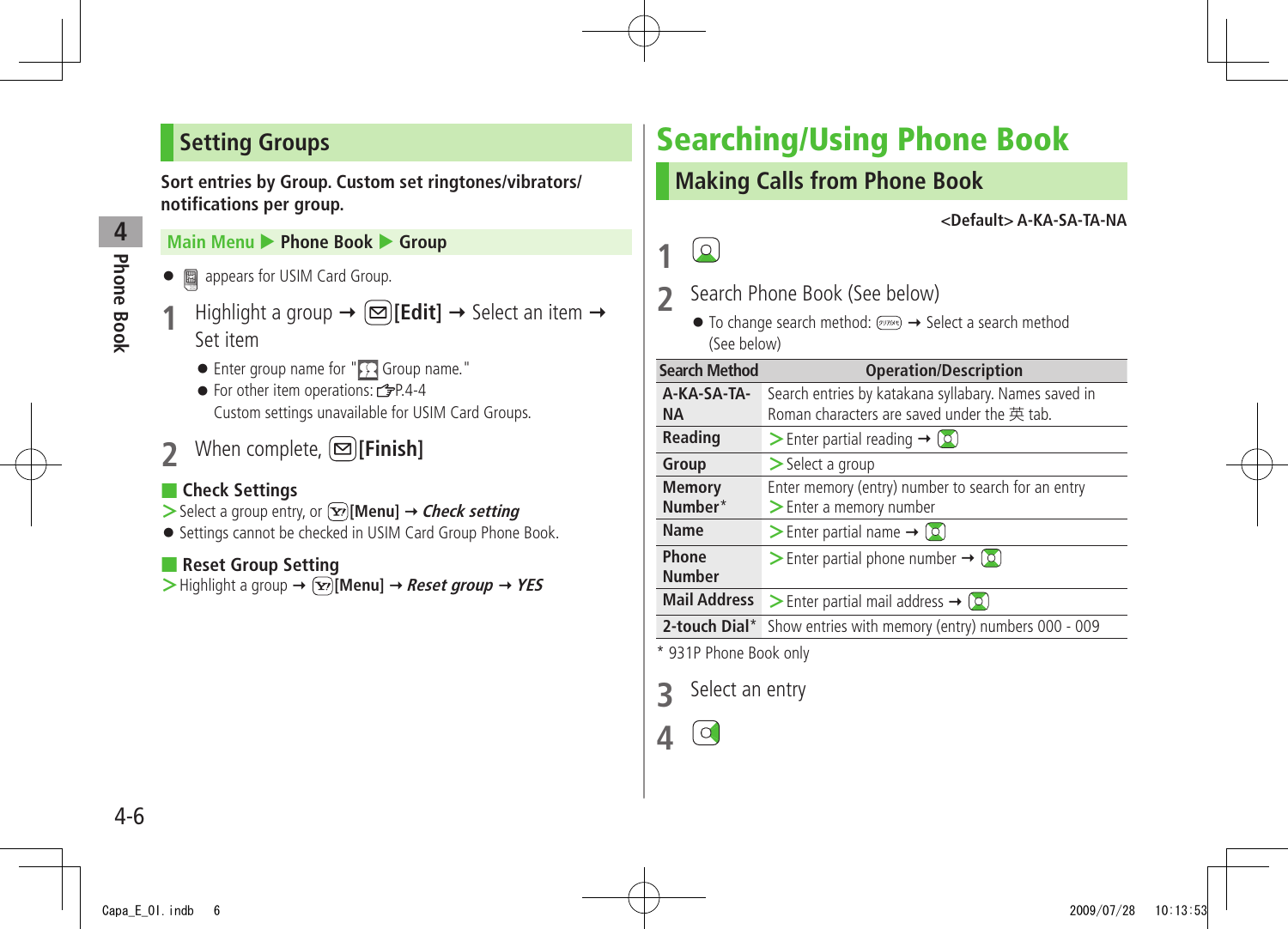### <span id="page-6-0"></span>**5 Voice Calls**

Highlight a phone number  $\rightarrow \infty$ 

### **Video Calls**

Highlight a phone number  $\rightarrow \Box$  [V. Call]

#### **Note**

- $\bullet$  To scroll through entries, enter nothing and press  $\circledcirc$  (not available in **Group** or **2-touch Dial**).
- If no matches are found in **Reading** or **Memory Number** method, entries closest to condition appear.
- Once a method is selected, same method retains.

### ■ **Additional Search/Dialing Methods**

| <b>Open Tab Assigned to Key</b><br>from Standby                   | Press and hold $\circled{0}$ – $\circled{9}$<br>Open search window assigned to key.                                             |
|-------------------------------------------------------------------|---------------------------------------------------------------------------------------------------------------------------------|
| <b>Enter Partial Number from</b><br><b>Standby or during Call</b> | Enter partial number $\rightarrow$ [0]                                                                                          |
| <b>By Memory Number</b>                                           | $\left(\bigcirc$ $\rightarrow$ $\left(\circ\right)$ $\rightarrow$ Enter a memory number                                         |
| <b>By Single-digit Memory</b><br>Number (2-touch Dial)            | Enter last digit ( $\circled{)}$ – $\circled{9}$ ) of memory<br>number 000-009 → Voice Call: (2)<br>Video Call: $[•]$ [V. Call] |

### **Using Phone Book**

### ■ **Use Phone Book Entries**

 $\geq$   $\circledcirc$   $\rightarrow$  Highlight an entry  $\rightarrow$   $\circledcirc$  **[Menu]**  $\rightarrow$  Select an item

(See below)

| <b>Item</b>   | <b>Operation/Description</b>                                                   |
|---------------|--------------------------------------------------------------------------------|
| <b>New</b>    | Add a new entry (reffrom Step 2 on P.4-3)                                      |
| Sort          | Change display order                                                           |
|               | > Select an order                                                              |
|               | • Available only when search method (rep.4-6) is                               |
|               | Name, Phone Number or Mail Address.                                            |
| Send Ir data* | (C <sub>J</sub> P.10-3)                                                        |
| IC            | (C <sub>FP</sub> .10-5)                                                        |
| transmission* |                                                                                |
| Send to       | (C <sub>FP.10-9</sub> )                                                        |
| Bluetooth*    |                                                                                |
| Copy to       | Copy an entry to microSD Card                                                  |
| $microSD*$    | $>$ YES                                                                        |
|               | $\bullet$ To display copied data: $\mathbb{Z}$ P.9-18                          |
| Delete phone  | $\triangleright$ Select an item $\rightarrow$ Follow steps for selected option |
| book          | (C <sub>J</sub> P.4-9)                                                         |
| Character     | Switch character size to large/standard                                        |
| size          |                                                                                |
| Set secret    | Set/cancel Secret Mode for selected entry                                      |
| mode/         | • Entries saved as secret data appear only when                                |
| Release       | Secret Mode or Secret Data Only is active                                      |
| secret*       | (C <sub>J</sub> P 11-9).                                                       |

\* Not available in USIM Card Phone Book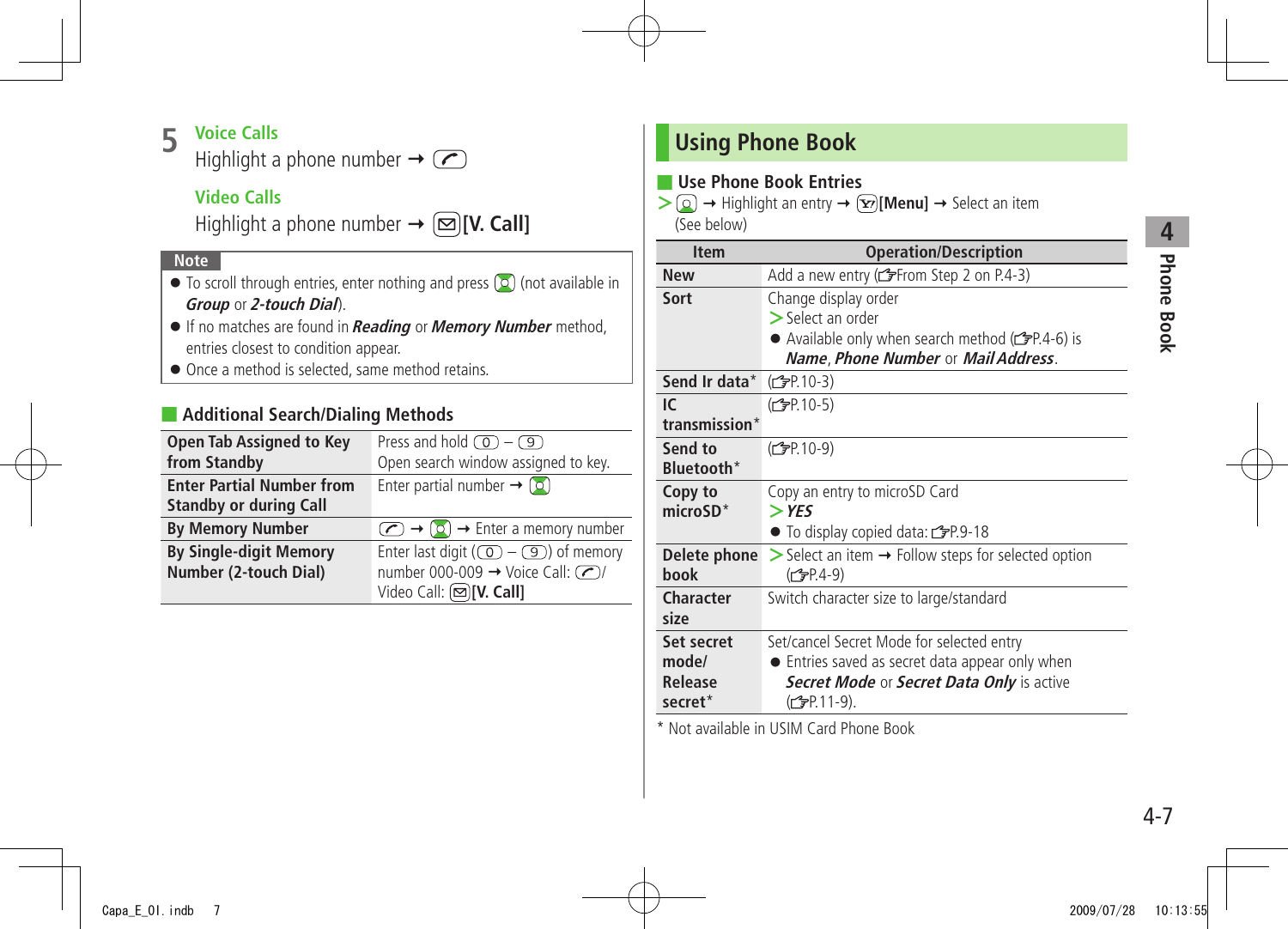### ■ **Use Entry Details**

 $\geq$   $\geq$   $\rightarrow$  Select an entry  $\rightarrow$   $\geq$  **[Menu]**  $\rightarrow$  Select an item (See below)

| <b>Item</b>                      | <b>Operation/Description</b>                                                                                                              |
|----------------------------------|-------------------------------------------------------------------------------------------------------------------------------------------|
| <b>Notify caller</b><br>ID       | Show/hide caller ID (crep-2-3)                                                                                                            |
| Prefix<br>numbers                | Make a call using a prefix number $(\mathcal{F}P.2-3)$                                                                                    |
| Int'l dial<br>assist             | Set International dial assist (free 2-10)                                                                                                 |
| <b>Restrictions*</b>             | Activate restrictions on specified entry ( <a> <sub>T</sub>P.11-10)</a>                                                                   |
| <b>Edit Phone</b><br><b>Book</b> | Edit entry (reffrom Step 3 on P.4-4)                                                                                                      |
| Delete phone                     | > Phone number or Delete this $\rightarrow$ YES                                                                                           |
| hook                             | Item names vary by selected item:                                                                                                         |
|                                  | Mail address/Address/Location info/Birthday/                                                                                              |
|                                  | Memo/Image                                                                                                                                |
| Add shortcut<br>icon             | Create a shortcut (real-22)                                                                                                               |
| Compose<br>S! Mail               | Create a message to mail address of selected entry<br>(FFrom Step 4 on P.13-4)                                                            |
| Compose<br><b>SMS</b>            | Create an SMS message to phone number of selected<br>entry (reffrom Step 4 on P.13-7)<br>• Message can be sent to SoftBank handsets only. |
| Send Ir data*                    | (C <sub>J</sub> P.10-3)                                                                                                                   |
| IC                               | (C <sub>FP</sub> .10-5)                                                                                                                   |
| transmission*                    |                                                                                                                                           |
| Send to<br>Bluetooth*            | (C <sub>FP</sub> 10-9)                                                                                                                    |

| <b>Item</b>         | <b>Operation/Description</b>                          |
|---------------------|-------------------------------------------------------|
| Copy to             | Copy an entry to microSD Card                         |
| $microSD*$          | $>$ YES                                               |
|                     | $\bullet$ To display copied data: $\mathbb{Z}$ P.9-18 |
| Copy names          | Copy a name                                           |
| Copy phone          | Copy an item                                          |
| numbers             | ● Item names vary by selected item.                   |
|                     | Copy mail add./Copy address/Copy location info/       |
|                     | Copy birthday/Copy memo                               |
| Character           | Switch character size to large/standard               |
| size                |                                                       |
| Set secret          | Set/cancel Secret Mode for selected entry             |
| mode/               | • Entries saved as secret data appear only when       |
| <b>Release</b>      | Secret Mode or Secret Data Only is active             |
| secret <sup>*</sup> | (C <sub>J</sub> PP.11-9).                             |
| Copy to USIM/       | Copy an entry to USIM Card                            |
| Copy from           | $>$ YES                                               |
| <b>USIM</b>         |                                                       |
|                     |                                                       |

\* Not available in USIM Card Phone Book

#### **Note**

 $\bullet$  Insert entry details to a message ( $\mathcal{F}$ P.3-5).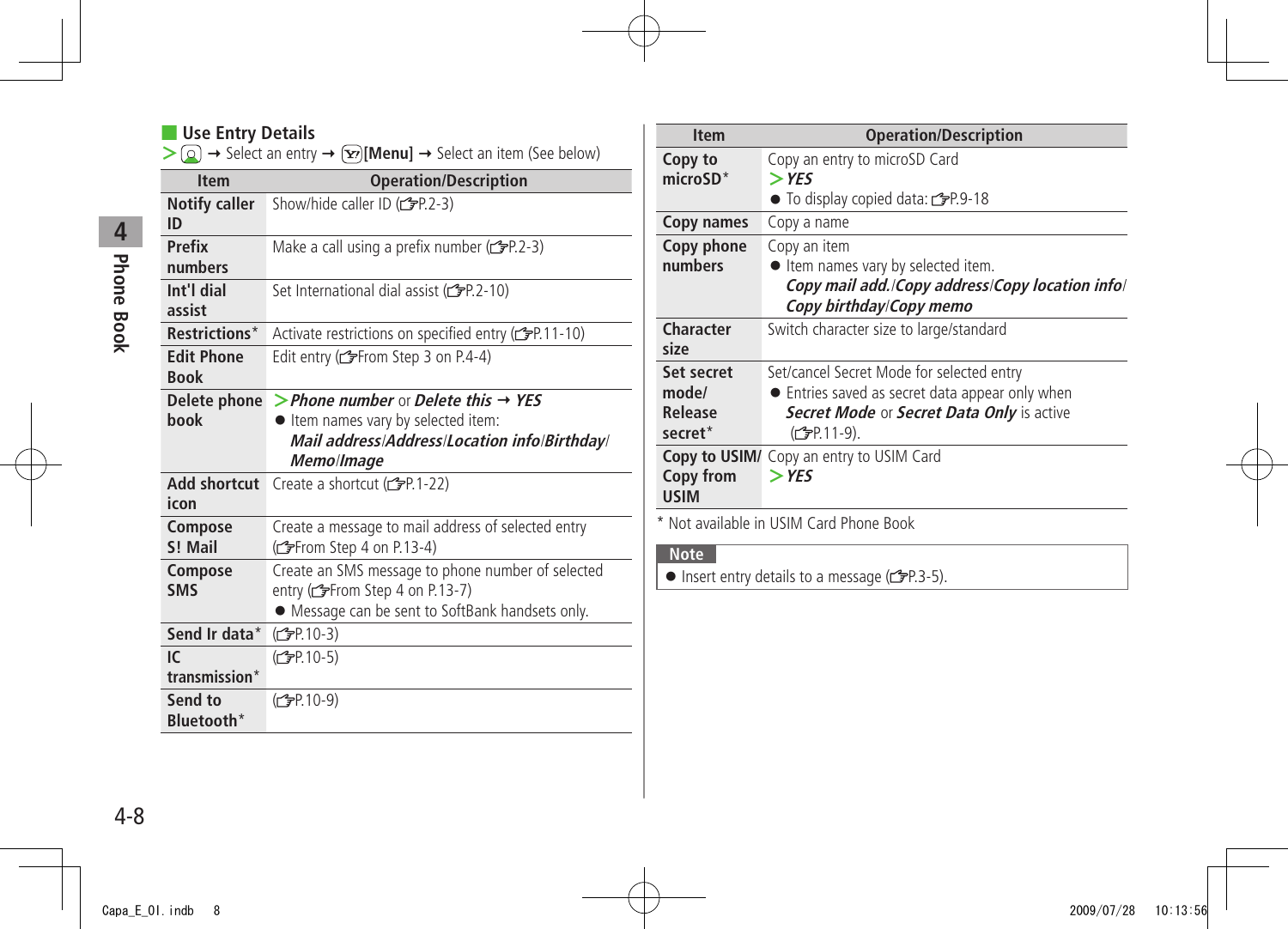# <span id="page-8-0"></span>**Managing Phone Book**

# **Editing Phone Book Entries**

- $\boxed{0}$   $\rightarrow$  Select an entry  $\rightarrow$   $\boxed{\text{m}}$  [**Edit**]
- Edit ( $\mathcal{L}$ From Step 3 on P.4-4)  $\rightarrow$  **YES**

### **Deleting Phone Book Entries**

- $\bigcirc$   $\rightarrow$  Highlight an entry  $\rightarrow$   $\bigcirc$  [**Menu**]  $\rightarrow$ **Delete phone book**
- **2** Select an item (See below)

| <b>Item</b>                 | <b>Operation/Description</b>                                                                                                                                                                                                                                    |
|-----------------------------|-----------------------------------------------------------------------------------------------------------------------------------------------------------------------------------------------------------------------------------------------------------------|
| Delete this                 | $>$ YES                                                                                                                                                                                                                                                         |
| Delete select               | > Check entries to delete $\rightarrow \infty$ [Finish] → YES<br>$\bullet$ [x <sup>2</sup> ][Menu] $\rightarrow$ Select all in tab <sup>*</sup> , Select all,<br><b>Release all in tab<sup>*</sup> or Release all to check/uncheck</b><br>all entries at a time |
| Delete all in<br>$t$ ah $*$ | $>$ YES                                                                                                                                                                                                                                                         |
| Delete all                  | Delete all entries (931P/USIM Card Phone Book) including<br>Secret Mode entries<br>$\triangleright$ Enter Phone Password $\rightarrow$ YES $\rightarrow$ YES                                                                                                    |

\* Available in **A-KA-SA-TA-NA**, **Reading**, **Group** and **Memory Number** search methods (r P.4-6)

# **Copying/Deleting Phone Book Data Main Menu ▶ Phone Book ▶ Memory Manager 1** Enter Phone Password **2** Select an item (See below) **Item Operation/Description Copy** Copy data between 931P/USIM Card Phone Book

**>Copy to USIM** or **Copy from USIM Delete** Delete data in 931P/USIM Card Phone Book **>Phone** or **USIM**

**3 Phone Book**  $\rightarrow$  Select an entry\*

\* To clear, repeat operation.

# $\mathbf{A} \quad \boxed{\text{S}}$  [Finish]  $\rightarrow$  *YES*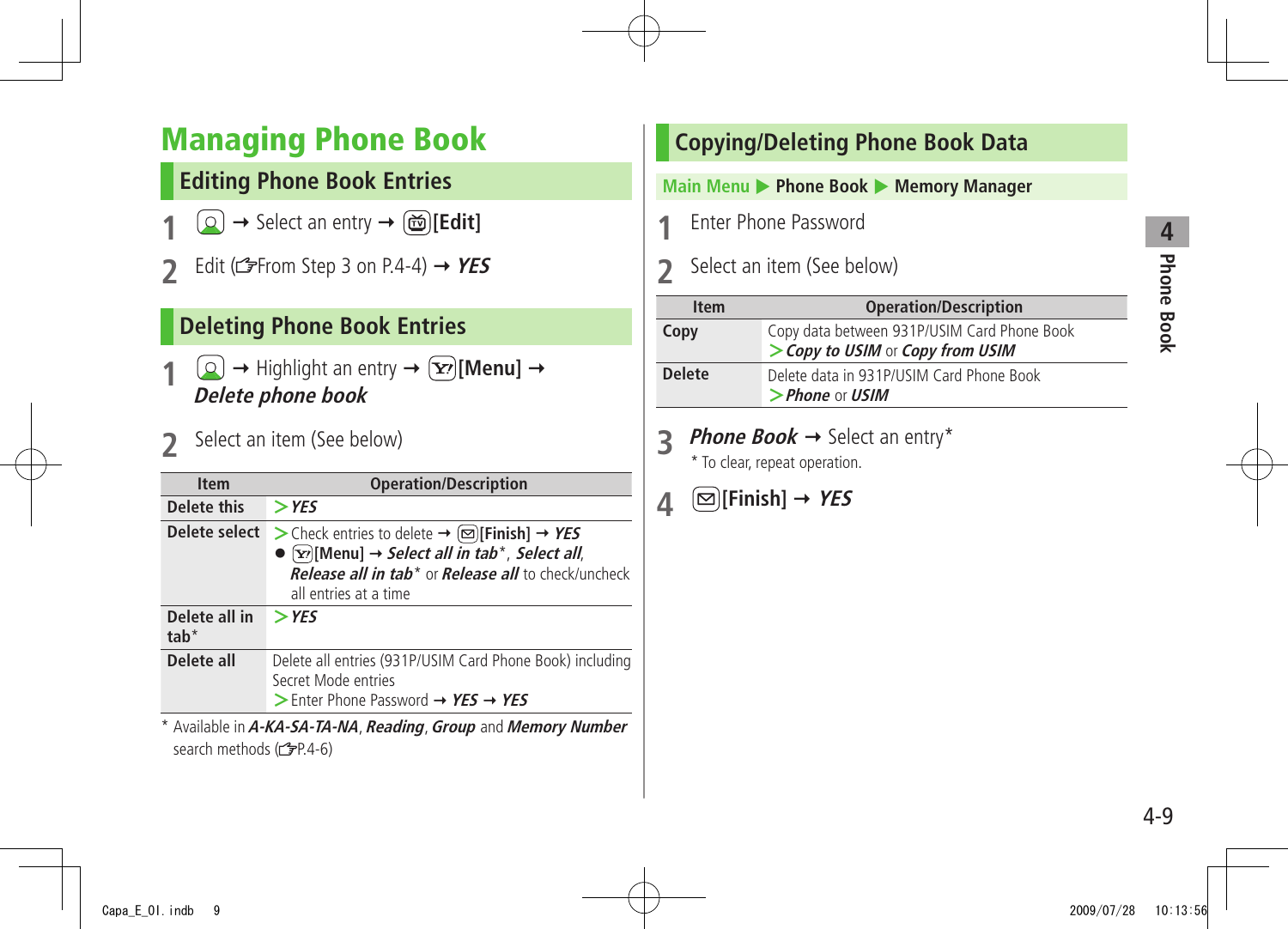### <span id="page-9-0"></span>**Phone Book Memory Status**

#### **Main Menu > Phone Book > Memory Status**

View 931P/USIM Card Phone Book memory status.

# **S! Addressbook Back-up**

**Back up Phone Book entries to S! Addressbook (network server); synchronize 931P Phone Book with S! Addressbook; restore Phone Book after accidental loss/alteration.**

● Separate subscription is required for this service.

### **Notes**

- $\bullet$  Fully charge battery beforehand ( $\bullet$  appears).
- Transmission fees apply to synchronization, backup and restoration.
- Restoration cancels these Phone Book settings: Ringtone, Vibrator, Notification Light, Picture, Answer message.
- Subscription to the service activates Auto Sync Settings during network information retrieval to back up edited Phone Book entries. Note that initiating network information retrieval activates Auto Sync Settings even when Auto Sync Settings are **OFF**. When contract is terminated, check if Auto Sync Settings are **OFF** (**P**P.4-12).
- **S! Addressbook is deleted upon contract termination.**
- **Addresses saved in Address field on 931P Phone Book are saved to building name field in S! Addressbook.**
- **When number of characters saved in S! Addressbook exceeds maximum number of characters savable on 931P Phone Book, excess characters do not appear on 931P Phone Book.**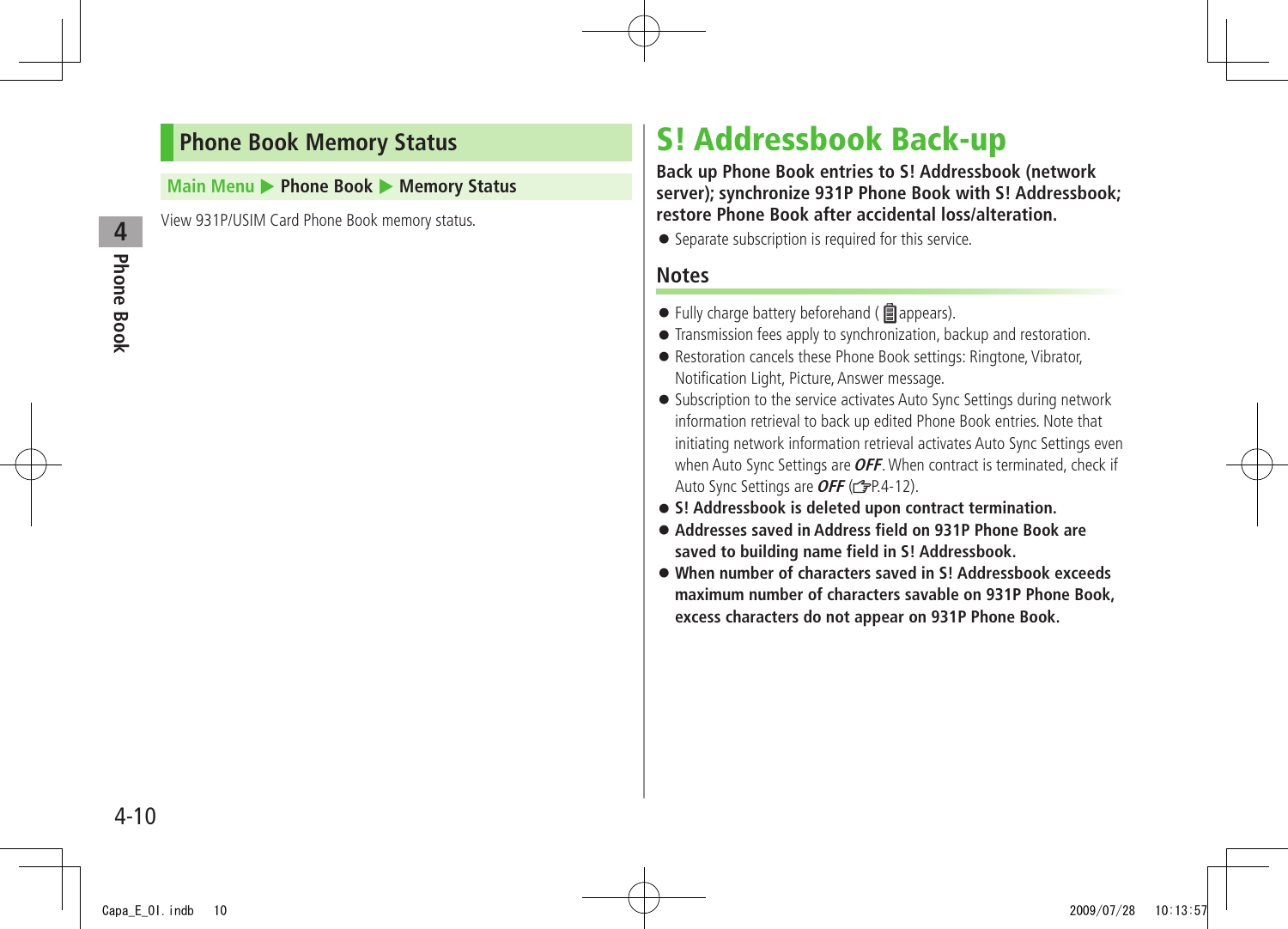### <span id="page-10-0"></span>**Synchronization/Back-up/Restoration**

- Be careful of back-up/restoration timing or selecting a synchronization direction.
- When no 931P Phone Book entries exist, selecting **Synchronize**, **Sync from Phone** or **Backup to Server** deletes S! Addressbook.
- When no S! Addressbook entries exist, selecting **Synchronize**, **Sync from Server** or **Restore from Server** deletes all 931P Phone Book entries.

### **Capacity Disparities**

● When the number of savable items varies between 931P Phone Book and S! Addressbook, synchronization reflects lower limit.

### **Transfer to New Handsets**

- S! Addressbook Back-up-compatible 3G Handsets: Data remains.
- Other 3G Handsets: Service subscription and data remains, but data is not accessible via handset (accessible via PCs).
- V3/V4/V5/V6/V8 Series: Service subscription is terminated and data is deleted.

### **Manual Synchronization**

#### **Main Menu > Phone Book > S! Addressbook BkUp Start Sync**

- **YES → Enter Phone Password**
- **2** Select an item (See below)

| <b>Item</b>         | <b>Operation/Description</b>                    |
|---------------------|-------------------------------------------------|
| Synchronize         | Synchronize 931P Phone Book with S! Addressbook |
| <b>Sync from</b>    | Send edited data to S! Addressbook              |
| Phone               |                                                 |
| <b>Sync from</b>    | Receive edited data from S! Addressbook         |
| Server              |                                                 |
| <b>Backup to</b>    | Back up 931P Phone Book to S! Addressbook       |
| Server              |                                                 |
| <b>Restore from</b> | Restore S! Addressbook to 931P Phone Book       |
| <b>Server</b>       |                                                 |
|                     |                                                 |

# $\overline{3}$  **YES**  $\rightarrow$  OK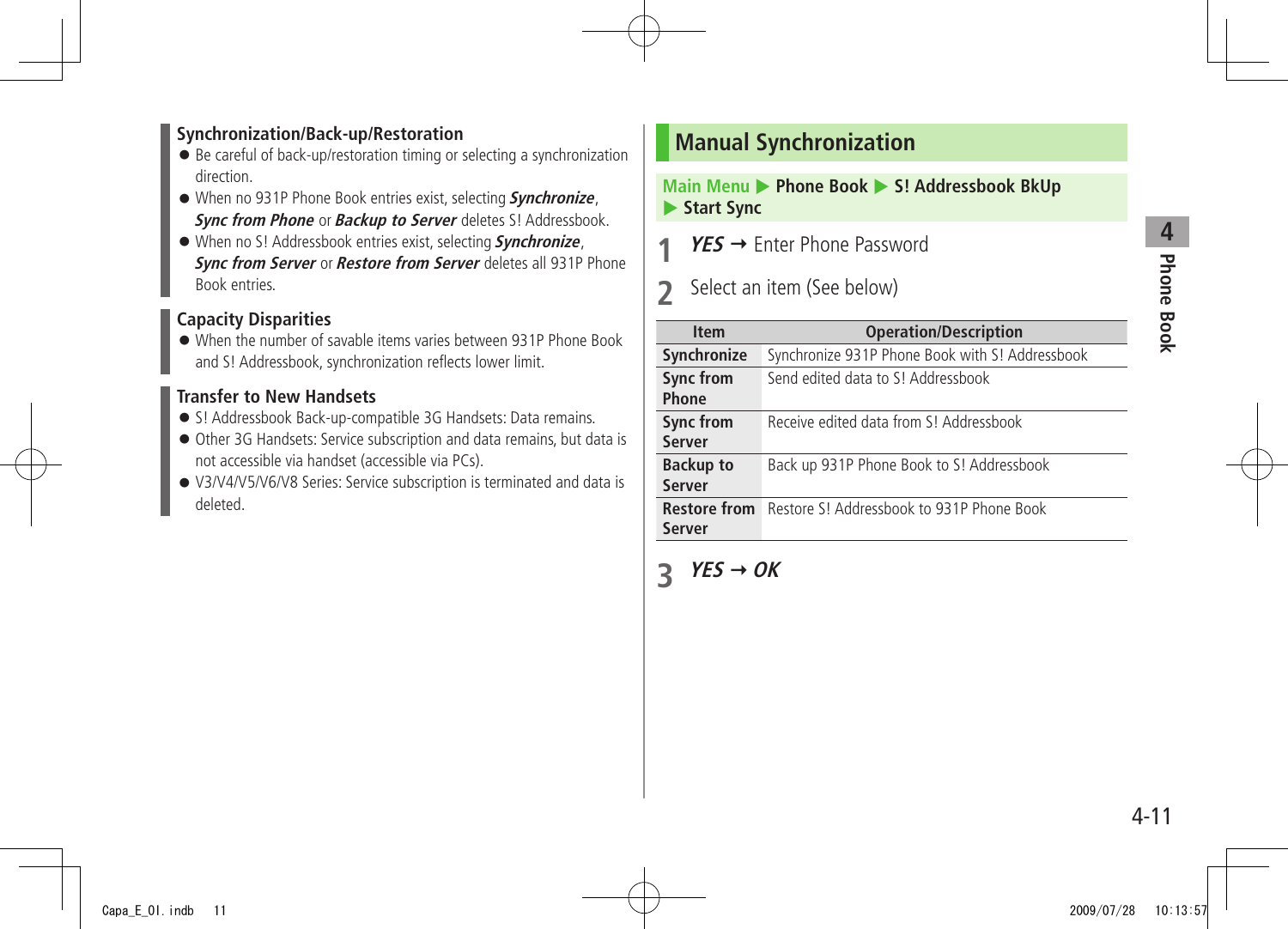### <span id="page-11-0"></span>**Auto Synchronization**

**Main Menu > Phone Book > S! Addressbook BkUp** ▶ Auto Sync Settings ▶ ON/OFF

- **1** Enter Phone Password **ON** ● To cancel, select **OFF**
- **2** Select an item (See below)

| <b>Item</b>                       | <b>Operation/Description</b>                                                                                                          |
|-----------------------------------|---------------------------------------------------------------------------------------------------------------------------------------|
| <b>Every week</b>                 | Synchronize weekly at specified time of the day<br>Select a day $\rightarrow$ Set start time $\rightarrow$ Select a sync type         |
| <b>Every month</b>                | Synchronize monthly at specified time of the date<br>Select a sync type $\rightarrow$ Set start time $\rightarrow$ Select a sync type |
| <b>After Editing</b><br><b>PB</b> | Synchronize ten minutes after entries are edited<br>> Select a sync type                                                              |

# **3 YES**

### ■ **View Auto Sync Settings**

 $\geq$  Main Menu  $\geq$  Phone Book  $\geq$  S! Addressbook BkUp

▶ Auto Sync Settings ▶ Confirm Settings

# **Viewing Sync Log**

**View synchronization/back-up/restoration logs.**

**Main Menu > Phone Book > S! Addressbook BkUp** ▶ Sync Log

**1** Select a log

### ■ **Delete Sync Log**

 $>$  In Step 1, (highlight a log  $\rightarrow$  )  $\boxed{\mathbf{x}}$  [Menu]  $\rightarrow$  *Delete this* or *Delete all* (→ For *Delete all*, enter Phone Password) → YES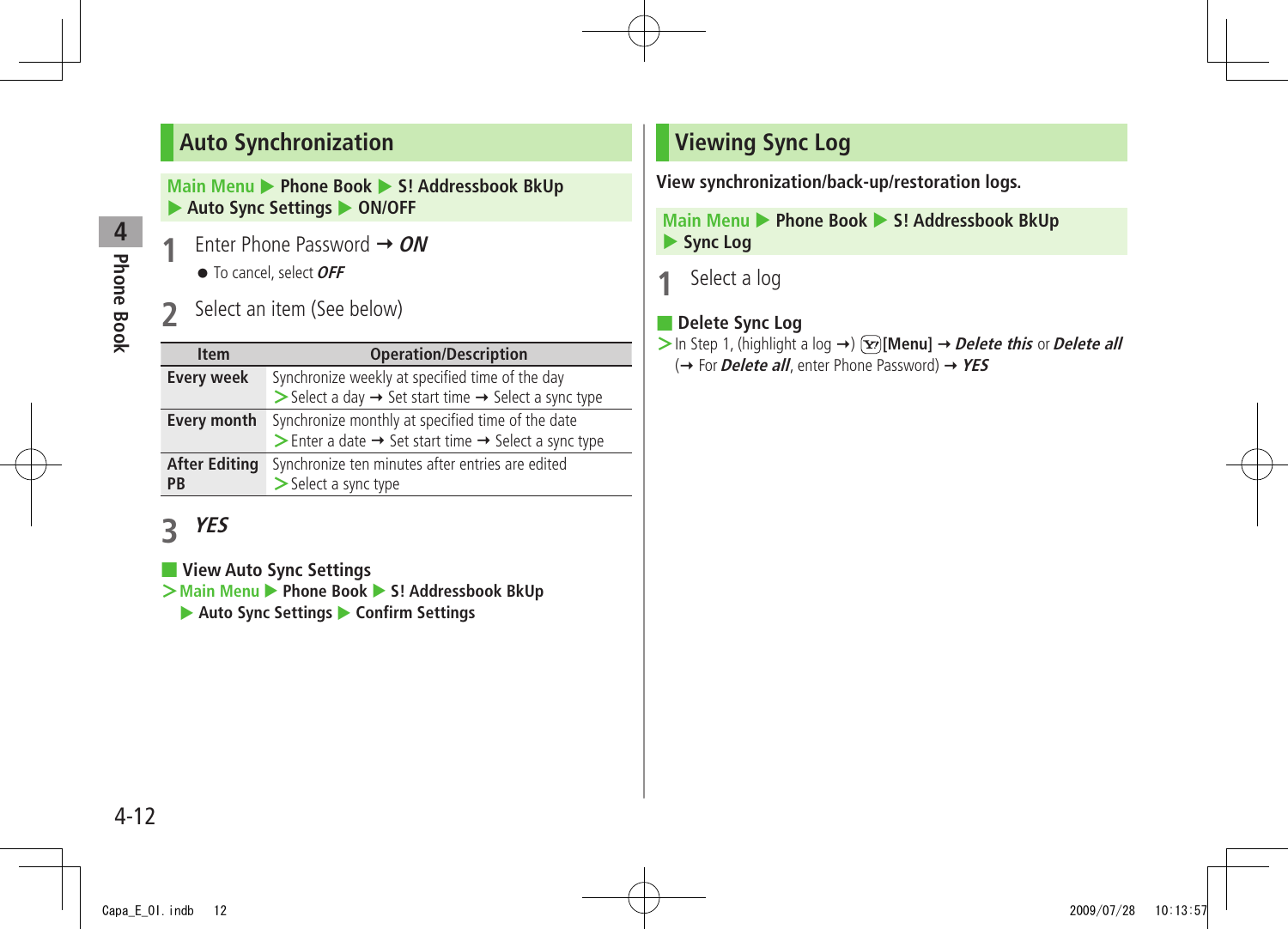# <span id="page-12-0"></span>**Account Details**

**Save phone number, mail address, street address, etc. in Account Details.**

### **Editing Account Details**

 $\bullet$   $\rightarrow$   $\circ$ 

- **2 [Edit]**
- **3** Enter Phone Password → Edit → **[Binish]** 
	- Your subscribing phone number cannot be edited or deleted.

### **Account Details Functions**

### In Account Details, press  $\boxed{\mathbf{x}}$  [Menu] for following operations.

| <b>Item</b>            | <b>Operation/Description</b>                                                                                    |
|------------------------|-----------------------------------------------------------------------------------------------------------------|
| Edit*                  | Edit Account Details (refrom Step 3 above)                                                                      |
| Character<br>size      | Switch character size to large/standard                                                                         |
| Display all<br>$data*$ | View all saved items such as phone numbers and mail<br>addresses                                                |
| Copy names             | Copy a name                                                                                                     |
| Copy phone<br>numbers  | Copy an item<br>ltem names vary by selected item.<br>Copy mail add./Copy address/Copy birthday/<br>Copy notepad |

| <b>Item</b>  | <b>Operation/Description</b>                                                    |
|--------------|---------------------------------------------------------------------------------|
| Send Ir data | Send details via Infrared (rep. 10-3)                                           |
|              | • Alternatively, while Account Details is open, press<br>$\Omega$ [Ir].         |
| IC.          | Send details via IC transmission ( $\mathcal{F}P$ -10-5)                        |
| transmission | • Alternatively, while Account Details is open, press<br>@ [ICtrans].           |
| Copy to      | Copy details to microSD Card                                                    |
| microSD      | $>$ YES                                                                         |
|              | $\bullet$ To display copied data: $\bullet$ P.9-18                              |
|              | Account Details is saved as a Phone Book entry.                                 |
| Erase phone  | $>$ Select an item $\rightarrow$ YES                                            |
| number*      | • Delete items saved in Account Details                                         |
|              | • Item names vary by selected item.                                             |
|              | Erase mail add./Erase address/Erase birthday/<br>Erase memorandums/Delete image |
| Reset*       | Reset all Account Details except your subscribing phone<br>number<br>$>$ YES    |

\* Enter Phone Password if required.

#### **Note**

● Quote a content from Account Details to a message (FP.3-5).

**Phone Book**

**Phone Book** 

**4**